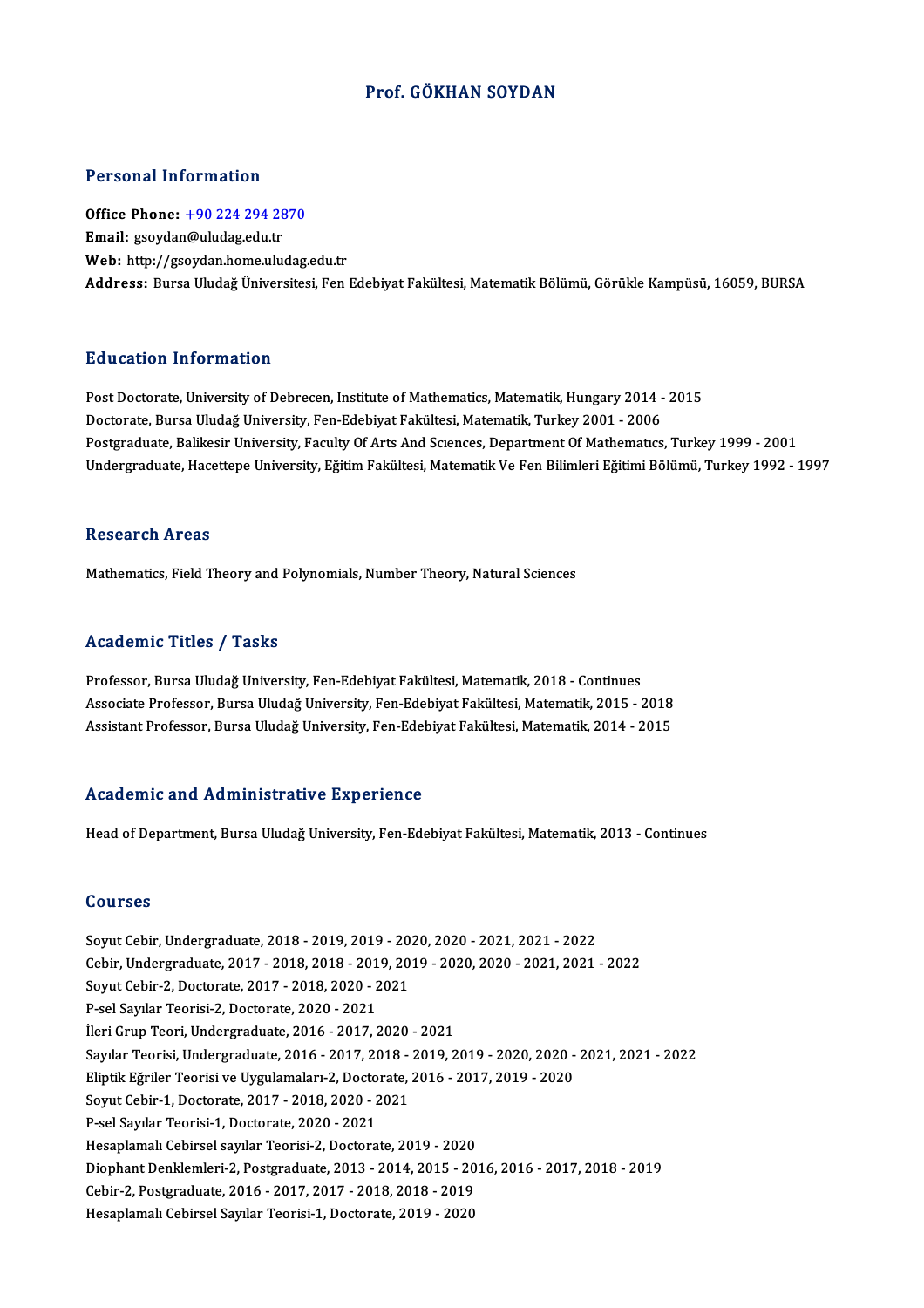Eliptik Eğriler Teorisi ve Uygulamaları-1, Doctorate, 2017 - 2018, 2019 - 2020<br>Elamantar Sau Kuramı, Undergraduata, 2019, 2020 Eliptik Eğriler Teorisi ve Uygulamaları-1, Doctorate, 2<br>Elemanter Sayı Kuramı, Undergraduate, 2019 - 2020<br>Elemanter Sayı Kuramı, Undergraduate, 2017 - 2019 Eliptik Eğriler Teorisi ve Uygulamaları-1, Doctorate, 2017 - 2018, 2<br>Elemanter Sayı Kuramı, Undergraduate, 2019 - 2020<br>Elemanter Sayı Kuramı, Undergraduate, 2017 - 2018, 2018 - 2019<br>Diaphart Dapklamlari 1, Bostanaduate, 20 Elemanter Sayı Kuramı, Undergraduate, 2019 - 2020<br>Elemanter Sayı Kuramı, Undergraduate, 2017 - 2018, 2018 - 2019<br>Diophant Denklemleri-1, Postgraduate, 2013 - 2014, 2016 - 2017, 2017 - 2018, 2018 - 2019<br>Sebin 1, Postgraduat Elemanter Sayı Kuramı, Undergraduate, 2017 - 2018, 2018 - 20<br>Diophant Denklemleri-1, Postgraduate, 2013 - 2014, 2016 - 20<br>Cebir-1, Postgraduate, 2016 - 2017, 2017 - 2018, 2018 - 2019<br>Halka Teorisine Ciris, Undergraduate, 2 Diophant Denklemleri-1, Postgraduate, 2013 - 2014, 2016 - 2017<br>Cebir-1, Postgraduate, 2016 - 2017, 2017 - 2018, 2018 - 2019<br>Halka Teorisine Giriş, Undergraduate, 2016 - 2017, 2017 - 2018<br>Cebirsel Ceometri 1, Desterate, 201 Cebir-1, Postgraduate, 2016 - 2017, 2017 - 2018, 2018 - 2019<br>Halka Teorisine Giriş, Undergraduate, 2016 - 2017, 2017 - 2018<br>Cebirsel Geometri-1, Doctorate, 2018 - 2019 CebirselSayılarTeorisineGiriş,Undergraduate,2013 -2014,2015 -2016,2016 -2017,2017 -2018 Cebirsel Geometri-1, Doctorate, 2018 - 2019<br>Cebirsel Sayılar Teorisine Giriş, Undergraduate, 2013 - 2014, 2015<br>Cebirsel Sayılar Teorisi, Undergraduate, 2013 - 2014, 2015 - 2016<br>Cebirse Giris, Undergraduate, 2012, 2014, 201 Cebirsel Sayılar Teorisine Giriş, Undergraduate, 2013 - 2014, 2015 - 2<br>Cebirsel Sayılar Teorisi, Undergraduate, 2013 - 2014, 2015 - 2016<br>Cebire Giriş, Undergraduate, 2013 - 2014, 2015 - 2016, 2016 - 2017<br>Flamantar Sayı Kur Cebirsel Sayılar Teorisi, Undergraduate, 2013 - 2014,<br>Cebire Giriş, Undergraduate, 2013 - 2014, 2015 - 201<br>Elemanter Sayı Kuramı, Undergraduate, 2016 - 2017<br>Cenel Matematik II. Undergraduate, 2012, 2014, 201 Cebire Giriş, Undergraduate, 2013 - 2014, 2015 - 2016, 2016 -<br>Elemanter Sayı Kuramı, Undergraduate, 2016 - 2017<br>Genel Matematik-II, Undergraduate, 2013 - 2014, 2015 - 2016<br>Cenel Matematik-II, Undergraduate, 2013 - 2014, 20 Elemanter Sayı Kuramı, Undergraduate, 2016 - 2017<br>Genel Matematik-II, Undergraduate, 2013 - 2014, 2015 - 2016<br>Genel Matematik-1, Undergraduate, 2013 - 2014, 2015 - 2016 Genel Matematik-II, Undergraduate, 2013 - 2<br>Genel Matematik-1, Undergraduate, 2013 - 2<br>Halka Teorisi-2, Postgraduate, 2013 - 2014<br>Halka Teorisi 1, Postgraduate, 2013 - 2014 Genel Matematik-1, Undergraduate, 2013 - 2<br>Halka Teorisi-2, Postgraduate, 2013 - 2014<br>Halka Teorisi-1, Postgraduate, 2013 - 2014 Halka Teorisi-1, Postgraduate, 2013 - 2014<br>Advising Theses

SoydanG.,Cebirseleğriler üzerindeki rasyoneldiziler,Doctorate,G.SAVAŞ(Student),2022 Soydan G., Cebirsel eğriler üzerindeki rasyonel diziler, Doctorate, G.SAVAŞ(Student), 2022<br>SOYDAN G., Diophantine equations concerning Terai's conjecture, Postgraduate, E.Kızıldere(Student), 2019<br>SOYDAN G. Gonsegutive novg Soydan G., Cebirsel eğriler üzerindeki rasyonel diziler, Doctorate, G.SAVAŞ(Student), 2022<br>SOYDAN G., Diophantine equations concerning Terai's conjecture, Postgraduate, E.Kızıldere(Student), 20<br>SOYDAN G., Consecutive power

# SOTDAN G., Consecutive power sums and Bernoum polynomials, Postgraduate, G.SAVA5(Stud<br>Articles Published in Journals That Entered SCI, SSCI and AHCI Indexes

rticles Published in Journals That Entered SCI, SSCI and AHC<br>I. On a class of generalized Fermat equations of signature (2,2n,3) Chałupka K., Dąbrowski A., SOYDAN G.<br>Journal of Number Theory, vol.234, pp.153-178, 2022 (Journal Indexed in SCI) I. On a class of generalized Fermat equations of signature  $(2,2n,3)$ II. On elliptic curves induced by rational Diophantine quadruples Journal of Number Th<br>**On elliptic curves in**<br>Dujella A., SOYDAN G.<br>Procoedings of the Jon Proceedings of the Japan Academy Series A: Mathematical Sciences, vol.98, no.1, 2022 (Journal Indexed in SCI<br>Expanded) Dujella A., S<br>Proceeding:<br>Expanded)<br>A note on Proceedings of the Japan Academy Series A: Mathematical Sciences, vol.<br>
Expanded)<br>
III. A note on the Diophantine equation  $x(2)=4p(n)-4p(m) + l(2)$ <br>
Aby Muriafab E S, LaM, SOVRAN C Expanded)<br>**A note on the Diophantine equati**<br>Abu Muriefah F. S. , Le M., SOYDAN G.<br>INDIAN JOUPNAL OF PUPE & APPLIE! Abu Muriefah F. S. , Le M., SOYDAN G.<br>INDIAN JOURNAL OF PURE & APPLIED MATHEMATICS, 2021 (Journal Indexed in SCI) Abu Muriefah F. S., Le M., SOYDAN G.<br>INDIAN JOURNAL OF PURE & APPLIED MATHEMATICS, 2021 (Journal Indexed<br>IV. The shuffle variant of a Diophantine equation of Miyazaki and Togbe<br>Kirildere E. SOYDAN C. Hap O. Yuan B. INDIAN JOURNAL OF PURE & APPLIED<br>The shuffle variant of a Diophantin<br>Kizildere E., SOYDAN G., Han Q., Yuan P.<br>PLU LETIN MATUEMATIOUE DE LA SOC BULLETIN MATHEMATIQUE DE LA SOCIETE DES SCIENCES MATHEMATIQUES DE ROUMANIE, vol.64, no.3, pp.243-<br>254, 2021 (Journal Indexed in SCI) Kizildere E., SOYDAN G., Han Q., Yuan P. BULLETIN MATHEMATIQUE DE LA SOCIETE DES SCIENCES MATHEMATIQ<br>254, 2021 (Journal Indexed in SCI)<br>V. A note on the ternary Diophantine equation  $x(2) - y(2m) = z(n)$ <br>Persisse A LeM, Bink L SOVDAN G 254, 2021 (Journal Indexed in SCI)<br>**A note on the ternary Diophant:**<br>Berczes A., Le M., Pink I., SOYDAN G.<br>ANALELE STUNTIFICE ALE UNIVERS A note on the ternary Diophantine equation x(2) - y(2m) = z(n)<br>Berczes A., Le M., Pink I., SOYDAN G.<br>ANALELE STIINTIFICE ALE UNIVERSITATII OVIDIUS CONSTANTA-SERIA MATEMATICA, vol.29, no.2, pp.93-105,<br>2021 (Journal Indoved Berczes A., Le M., Pink I., SOYD.<br>ANALELE STIINTIFICE ALE UN<br>2021 (Journal Indexed in SCI)<br>Bational points in geometri ANALELE STIINTIFICE ALE UNIVERSITATII OVIDIUS CONSTANTA-S<br>2021 (Journal Indexed in SCI)<br>VI. Rational points in geometric progression on the unit circle<br>Collice S. Sodel: M. SOVDAN C. 2021 (Journal Indexed in SCI)<br>VI. Rational points in geometric progression on the unit circle<br>Celik G.S., Sadek M., SOYDAN G. Rational points in geometric progression on the unit circle<br>Celik G. S. , Sadek M., SOYDAN G.<br>PUBLICATIONES MATHEMATICAE-DEBRECEN, vol.98, pp.513-520, 2021 (Journal Indexed in SCI)<br>A note on Tonaile conjecture concerning p

# VII. A note on Terai's conjecture concerning primitive Pythagorean triples<br>Le M., SOYDAN G. PUBLICATIONES<br>**A** note on Terai<br>Le M., SOYDAN G.<br>HACETTEDE IOUP HACETTEPE JOURNAL OF MATHEMATICS AND STATISTICS, vol.50, no.4, pp.911-917, 2021 (Journal Indexed in SCI)

VIII. A NOTE ON THE EXPONENTIAL DIOPHANTINE EQUATION  $(A(2)n)(x) + (B(2)n)(y) = ((A(2) + B -$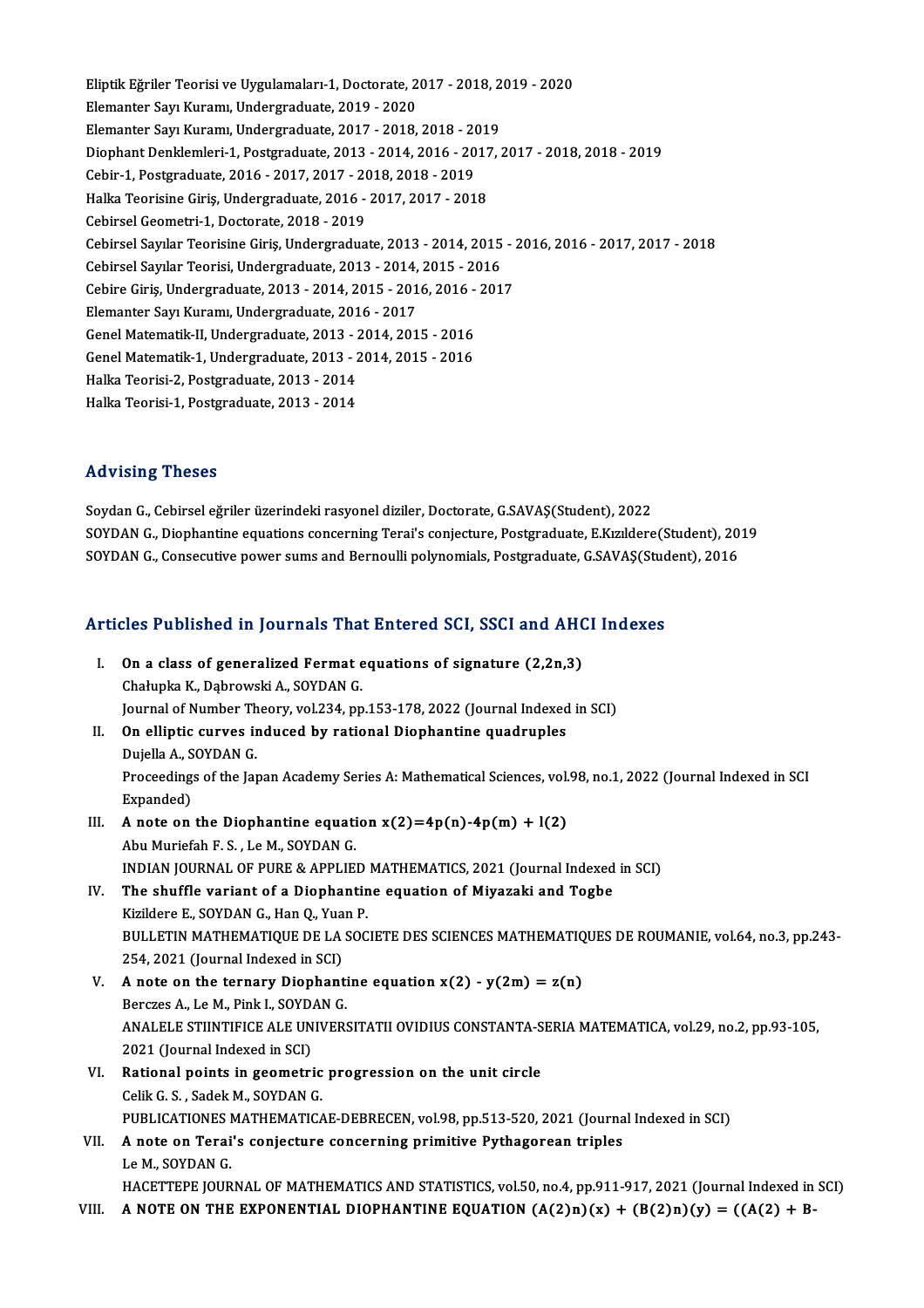|        | 2(n)(z)                                                                                               |
|--------|-------------------------------------------------------------------------------------------------------|
|        | Le M., SOYDAN G.                                                                                      |
|        | GLASNIK MATEMATICKI, vol.55, no.2, pp.195-201, 2020 (Journal Indexed in SCI)                          |
| IX.    | On a class of Lebesgue-Ljunggren-Nagell type equations                                                |
|        | Dabrowski A., Günhan N., Soydan G.                                                                    |
|        | JOURNAL OF NUMBER THEORY, vol.215, pp.149-159, 2020 (Journal Indexed in SCI)                          |
| Χ.     | RESOLUTION OF THE EQUATION $(3(x1)-1)(3(x2)-1) = (5(y1)-1)(5(y2)-1)$                                  |
|        | Liptai K., Nemeth L., SOYDAN G., Szalay L.                                                            |
|        | ROCKY MOUNTAIN JOURNAL OF MATHEMATICS, vol.50, no.4, pp.1425-1433, 2020 (Journal Indexed in SCI)      |
| XI.    | A note on the ternary purely exponential diophantine equation $A(x) + B-y = C$ -z with A plus B = C-2 |
|        | Kizildere E., le M., SOYDAN G.                                                                        |
|        | STUDIA SCIENTIARUM MATHEMATICARUM HUNGARICA, vol.57, no.2, pp.200-205, 2020 (Journal Indexed in SCI)  |
| XII.   | An application of Baker's method to the Jesmanowicz' conjecture on primitive Pythagorean triples      |
|        | Le M , SOYDAN G                                                                                       |
|        | PERIODICA MATHEMATICA HUNGARICA, vol.80, no.1, pp.74-80, 2020 (Journal Indexed in SCI)                |
| XIII.  | The Diophantine equation $(x+1)(k) + (x+2)(k) + $ plus $(k)(k) = y(n)$ revisted                       |
|        | Bartoli D., Soydan G.                                                                                 |
|        | PUBLICATIONES MATHEMATICAE-DEBRECEN, vol.96, no.1-2, pp.111-120, 2020 (Journal Indexed in SCI)        |
| XIV.   | ON THE EXPONENTIAL DIOPHANTINE EQUATION $(n-1)(x) + (n+2)(y) = n(z)$                                  |
|        | Bai H., Kizildere E., SOYDAN G., Yuan P.                                                              |
|        | COLLOQUIUM MATHEMATICUM, vol.161, no.2, pp.239-249, 2020 (Journal Indexed in SCI)                     |
| XV.    | RATIONAL SEQUENCES ON DIFFERENT MODELS OF ELLIPTIC CURVES                                             |
|        | Celik G. S., Sadek M., SOYDAN G.                                                                      |
|        | GLASNIK MATEMATICKI, vol.54, no.1, pp.53-64, 2019 (Journal Indexed in SCI)                            |
| XVI.   | On the Diophantine equation $&ITx&I+1&ITx&I T + (&ITx&I T + 2)&I Tk&I T +  +$                         |
|        | $(2&1Tx&1T)&1Tk&1T = &1Ty(n)&1T$                                                                      |
|        | Berczes A., Pink I., Savas G., SOYDAN G.                                                              |
|        | JOURNAL OF NUMBER THEORY, vol.183, pp.326-351, 2018 (Journal Indexed in SCI)                          |
| XVII.  | On the Diophantine equation $((c+1)m(2)+1)(x) + (cm(2)-1)(y) = (am)(z)$                               |
|        | Kizildere E., Miyazaki T., SOYDAN G.                                                                  |
|        | TURKISH JOURNAL OF MATHEMATICS, vol.42, no.5, pp.2690-2698, 2018 (Journal Indexed in SCI)             |
| XVIII. | ELLIPTIC CURVES CONTAINING SEQUENCES OF CONSECUTIVE CUBES                                             |
|        | Celik G. S., SOYDAN G.                                                                                |
|        | ROCKY MOUNTAIN JOURNAL OF MATHEMATICS, vol.48, no.7, pp.2163-2174, 2018 (Journal Indexed in SCI)      |
| XIX.   | On the Diophantine equation $(x+1)(k)$ $(x+2)(k) + $ plus $(k)(k) = y(n)$                             |
|        | SOYDAN G.                                                                                             |
|        | PUBLICATIONES MATHEMATICAE-DEBRECEN, vol.91, pp.369-382, 2017 (Journal Indexed in SCI)                |
| XX.    | On the exponential Diophantine equation $x(2)+2(a) p(b) = y(n)$                                       |
|        | Zhu H., Le M., SOYDAN G., Togbe A.                                                                    |
|        | PERIODICA MATHEMATICA HUNGARICA, vol.70, no.2, pp.233-247, 2015 (Journal Indexed in SCI)              |
| XXI.   | ON THE NUMBER OF SOLUTIONS OF THE DIOPHANTINE EQUATION $x(2)+2(a)$ . $p(b) = y(4)$                    |
|        | Zhu H., Le M., Soydan G.                                                                              |
|        | MATHEMATICAL REPORTS, vol.17, no.3, pp.255-263, 2015 (Journal Indexed in SCI)                         |
| XXII.  | Note on "On the Diophantine equation $nx(2)+2(2m) = y(n)$ " [Y. Wang, T. Wang, J. Number Theory       |
|        | 131 (8) (2011) 1486-1491]                                                                             |
|        | SOYDAN G., CANGÜL İ.N.                                                                                |
|        | JOURNAL OF NUMBER THEORY, vol.140, pp.425-426, 2014 (Journal Indexed in SCI)                          |
| XXIII. | On the diophantine equation x (2)+2 (a) center dot 3 (b) center dot 11 (c) = y (n)                    |
|        | Cangül İ. N., Demirci M., Inam I., Luca F., Soydan G.                                                 |
|        | MATHEMATICA SLOVACA, vol.63, pp.647-659, 2013 (Journal Indexed in SCI)                                |
| XXIV.  | A NOTE ON TWO DIOPHANTINE EQUATIONS $x(2) + (-2(a) p(b) = y(4))$                                      |
|        |                                                                                                       |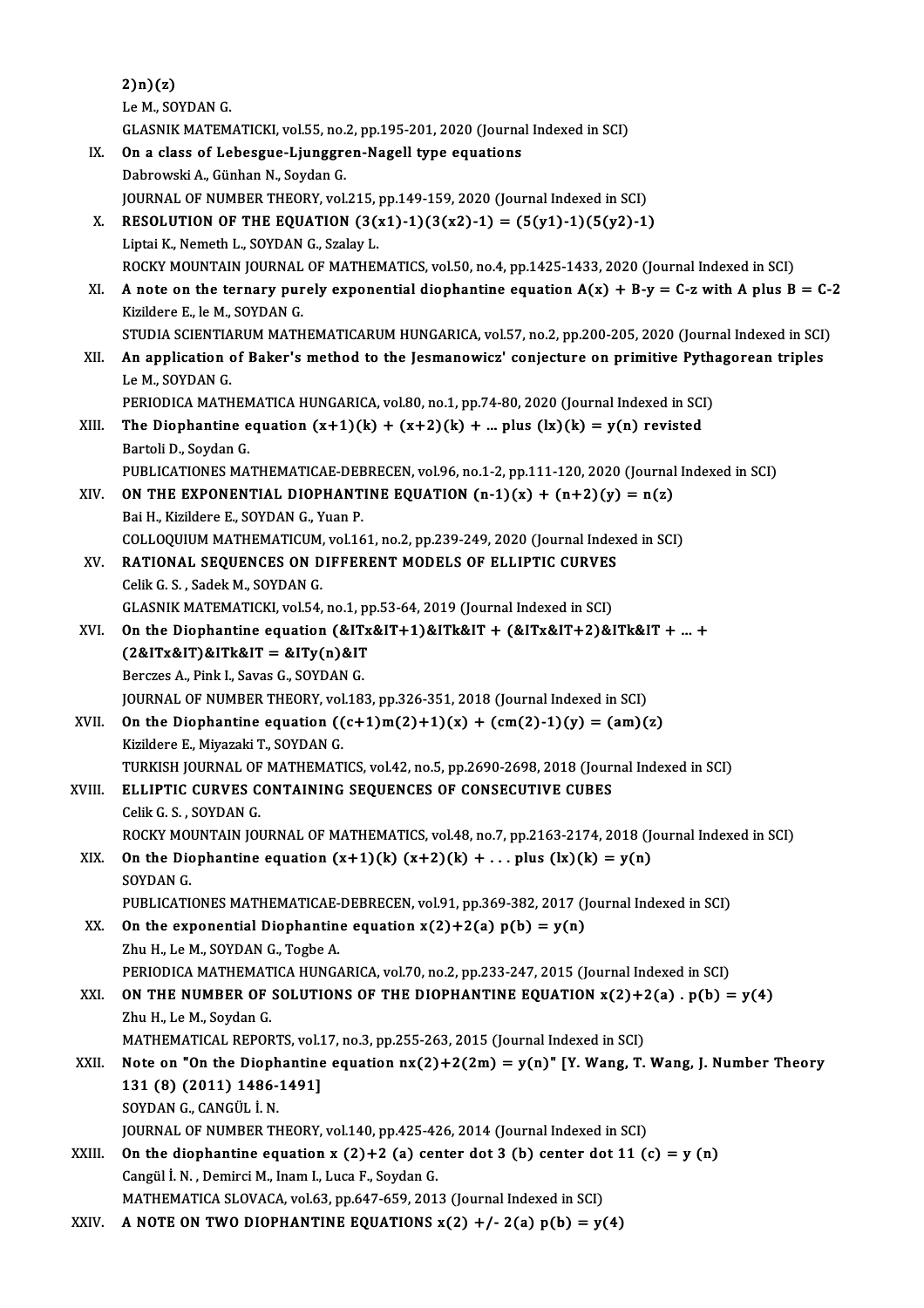|              | Zhu H., Soydan G., Qin W.                                                                             |
|--------------|-------------------------------------------------------------------------------------------------------|
|              | MISKOLC MATHEMATICAL NOTES, vol.14, no.3, pp.1105-1111, 2013 (Journal Indexed in SCI)                 |
| XXV.         | On the Diophantine equation $2(m) + nx(2) = y(n)$                                                     |
|              | Luca F, Soydan G                                                                                      |
|              | JOURNAL OF NUMBER THEORY, vol.132, no.11, pp.2604-2609, 2012 (Journal Indexed in SCI)                 |
| XXVI.        | ON THE DIOPHANTINE EQUATION $x(2)+2(a)$ . 19(b) = $y(n)$                                              |
|              | Soydan G., Ulas M., Zhu H. L.                                                                         |
|              | INDIAN JOURNAL OF PURE & APPLIED MATHEMATICS, vol.43, no.3, pp.251-261, 2012 (Journal Indexed in SCI) |
| <b>XXVII</b> | ON THE RATIO OF DIRECTED LENGTHS ON THE PLANE WITH GENERALIZED ABSOLUTE VALUE                         |
|              | <b>METRIC AND RELATED PROPERTIES</b>                                                                  |
|              | Soydan G., Dogru Y., Arslandogan N.U.                                                                 |
|              | FILOMAT, vol.26, no.1, pp.119-128, 2012 (Journal Indexed in SCI)                                      |
| XXVIII.      | ON THE DIOPHANTINE EQUATION $x(2)+7(alpha)$ . 11(beta) = y(n)                                         |
|              | Soydan G                                                                                              |
|              | MISKOLC MATHEMATICAL NOTES, vol.13, no.2, pp.515-527, 2012 (Journal Indexed in SCI)                   |
| XXIX.        | ON THE DIOPHANTINE EQUATION $x(2)$ 5(a). 11(b) = $y(n)$                                               |
|              | Cangül İ. N., Demirci M., Soydan G., Tzanakis N.                                                      |
|              | FUNCTIONES ET APPROXIMATIO: COMMENTARII MATHEMATICI, VOL 43, PT 2, vol.43, pp.209-225, 2010 (Journal  |
|              | Indexed in SCI)                                                                                       |
| XXX.         | THE GROUP STRUCTURE OF BACHET ELLIPTIC CURVES OVER FINITE FIELDS F-p                                  |
|              | Ikikardes N.Y., DEMİRCİ M., Soydan G., CANGÜL İ.N.                                                    |
|              | MISKOLC MATHEMATICAL NOTES, vol.10, no.2, pp.129-136, 2009 (Journal Indexed in SCI)                   |
| XXXI.        | Rational points on elliptic curves $y(2)=x(3)+a(3)$ in F-P where p equivalent to 1 (mod 6) is prime   |
|              | Demirci M., Soydan G., Cangül İ. N.                                                                   |
|              | ROCKY MOUNTAIN JOURNAL OF MATHEMATICS, vol.37, pp.1483-1491, 2007 (Journal Indexed in SCI)            |
|              |                                                                                                       |

# RUCKY MOUNTAIN JOURNAL OF MATHEN<br>Articles Published in Other Journals

| Articles Published in Other Journals |                                                                                      |  |
|--------------------------------------|--------------------------------------------------------------------------------------|--|
| Ъ.                                   | ON THE DIOPHANTINE EQUATION $(5pn(2) - 1)(x)$                                        |  |
|                                      | Kizildere E . SOYDAN G                                                               |  |
|                                      | HONAM MATHEMATICAL JOURNAL, vol.42, no.1, pp.139-150, 2020 (Journal Indexed in ESCI) |  |
| Н.                                   | ON TRIANGLES WITH COORDINATES OF VERTICES FROM THE TERMS OF THE SEQUENCES {U-kn}     |  |
|                                      | $\lambda$ <sub>NI</sub> $\Lambda$ $\left(VI\right)$                                  |  |

AND {V-kn} ÖMÜR N., SOYDAN G., TÜRKER ULUTAŞ Y., Dogru Y. AND {V-kn}<br>ÖMÜR N., SOYDAN G., TÜRKER ULUTAŞ Y., Dogru Y.<br>RAD HRVATSKE AKADEMIJE ZNANOSTI I UMJETNOSTI-MATEMATICKE ZNANOSTI, vol.24, no.542, pp.15-27, 2020<br>(Journal Indoxed in ESCI) ÖMÜR N., SOYDAN G., TÜR<br>RAD HRVATSKE AKADEM<br>(Journal Indexed in ESCI)<br>A brief survoy on the 3 RAD HRVATSKE AKADEMIJE ZNANOSTI I UMJETNOSTI-MATEMATICKE ZNANOSTI,<br>(Journal Indexed in ESCI)<br>III. A brief survey on the generalized Lebesgue-Ramanujan-Nagell Equation

# (Journal Indexed in ESCI)<br>III. A brief survey on the generalized Lebesgue-Ramanujan-Nagell Equation<br>Le M., SOYDAN G. A brief survey on the generalized Lebesgue-Ramanujan-Nagell Equation<br>Le M., SOYDAN G.<br>Surveys in Mathematics and its Applications, vol.15, pp.473-523, 2020 (Refereed Journals of Other Institutions)<br>A note on the diophantin

IV. A note on the diophantine equations  $x 2 \pm 5 \alpha$ . pn = y n SOYDAN G. Surveys in 1<br>**A** note on<br>SOYDAN G. A note on the diophantine equations  $x 2 \pm 5 \alpha$  .  $pn = y n$ <br>SOYDAN G.<br>Communications Faculty Of Science University of Ankara Series A1Mathematics and Statistics, vol.67, no.1, pp.317-<br>222, 2019 (Refereed Journels of Other In 30YDAN G.<br>Communications Faculty Of Science University of An<br>322, 2018 (Refereed Journals of Other Institutions)<br>ON THE DIOPHANTINE FOUATION Sigma(b)(i-Communications Faculty Of Science University of Ankara Series A1Mathemat<br>322, 2018 (Refereed Journals of Other Institutions)<br>V. **ON THE DIOPHANTINE EQUATION Sigma(k)(j=1) jF(j)(p) = F-n(q)**<br>SOVDAN C. Nometh J. Sraky J

**322, 2018 (Refereed Journals of**<br>**ON THE DIOPHANTINE EQUA**<br>SOYDAN G., Nemeth L., Szalay L.<br>ARCUIVUM MATUEMATICUM V. ON THE DIOPHANTINE EQUATION Sigma(k)(j=1) jF(j)(p) = F-n(q)<br>SOYDAN G., Nemeth L., Szalay L.<br>ARCHIVUM MATHEMATICUM, vol.54, no.3, pp.177-188, 2018 (Journal Indexed in ESCI)<br>On the Conjecture of Jesmanowicz SOYDAN G., Nemeth L., Szalay L.<br>ARCHIVUM MATHEMATICUM, vol.54, no.3, pp.177-188, 2018 (Journal Indexed in ESCI)<br>VI. On the Conjecture of Jesmanowicz

# SoydanG.,DemirciM.,Cangul İ.N. ,TogbeA. On the Conjecture of Jesmanowicz<br>Soydan G., Demirci M., Cangul İ. N. , Togbe A.<br>INTERNATIONAL JOURNAL OF APPLIED MATHEMATICS & STATISTICS, vol.56, pp.46-72, 2017 (Journal Indexed in Soyda<br>INTEI<br>ESCI)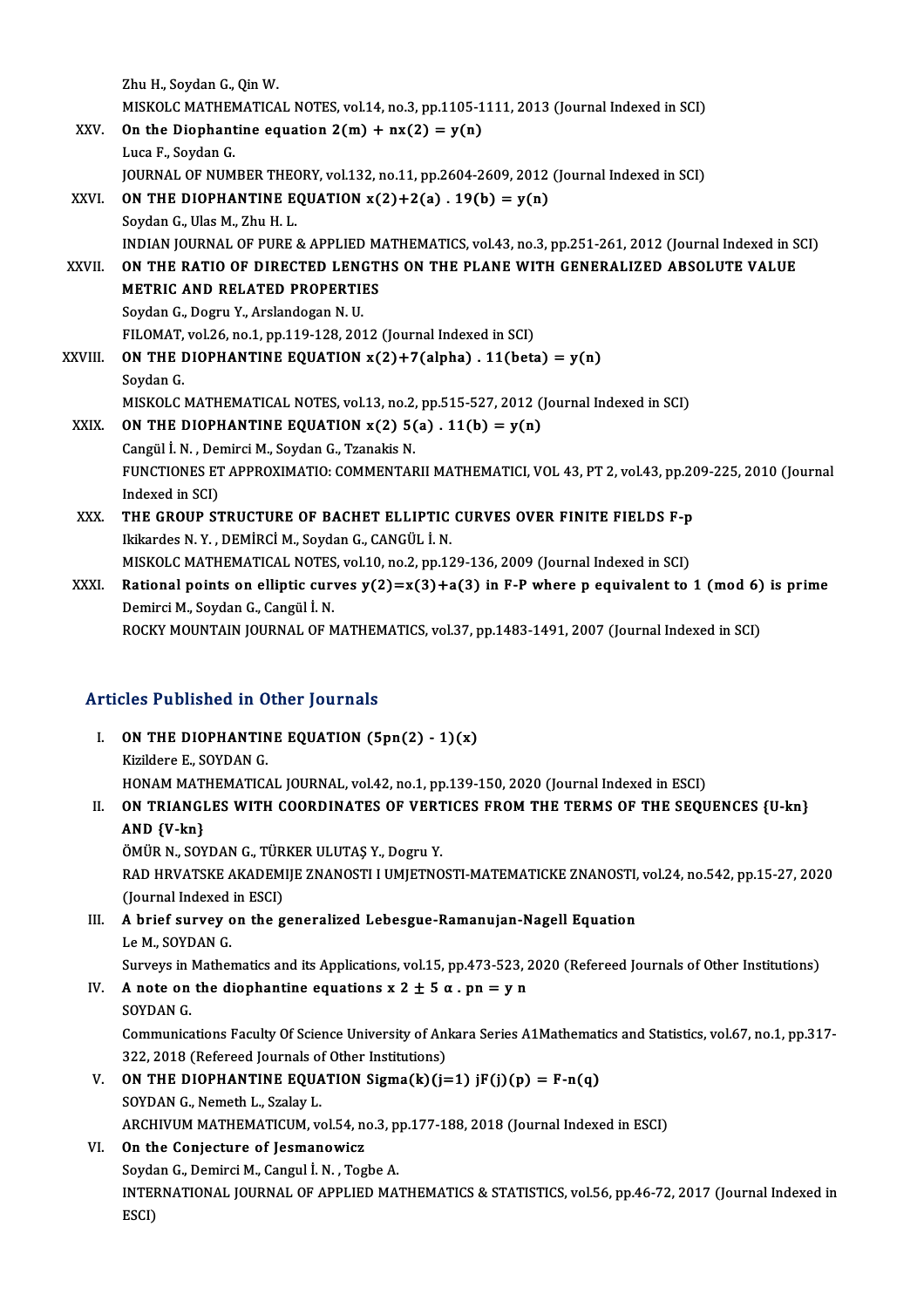| VII.   | Complete solution of the Diophantine equation x25a.11b=yn                                                         |
|--------|-------------------------------------------------------------------------------------------------------------------|
|        | SOYDAN G., Tzanakis N.                                                                                            |
|        | Bulletin of the Hellenic Mathematical Society, vol.60, pp.125-151, 2016 (Refereed Journals of Other Institutions) |
| VIII.  | ON THE DIOPHANTINE EQUATION $x(2)+2(a)$ . 11(b) = $y(n)$                                                          |
|        | Cangül İ. N., Demirci M., Luca F., Pinter A., Soydan G.                                                           |
|        | FIBONACCI QUARTERLY, vol.48, pp.39-46, 2010 (Journal Indexed in ESCI)                                             |
| IX.    | A p-adic look at the Diophantine equation $x2+112k = yn$                                                          |
|        | Cangül İ. N., Soydan G., Şimşek Y.                                                                                |
|        | Numerical Analysis and Applied Mathematics, AIP Conference Proceedings, vol.1168, pp.275-277, 2009 (Refereed      |
|        | Journals of Other Institutions)                                                                                   |
| X.     | The Diophantine Equation $x^2 + 11^m = y^n$ n,                                                                    |
|        | Soydan G., Demirci M., Cangül İ. N.                                                                               |
|        | Adv. Studies in Contemporary Maths., , vol.19, no.2, pp.183-188, 2009 (Journal Indexed in ESCI)                   |
| XI.    | THE GROUP STRUCTURE OF FREY ELLIPTIC CURVES OVER FINITE FIELDS F-p                                                |
|        | Ikikardes N.Y., DEMİRCİ M., SOYDAN G., Canguel İ.N.                                                               |
|        | JP JOURNAL OF ALGEBRA NUMBER THEORY AND APPLICATIONS, vol.10, no.2, pp.255-262, 2008 (Journal Indexed             |
|        | in ESCI)                                                                                                          |
| XII.   | Counting the Number of Pythagorean Triples in Finite Fields                                                       |
|        | Soydan G., Demirci M., Yıldız İkikardeş N., Cangül İ. N.                                                          |
|        | Advances in Theoretical and Applied Mathematics, vol.2, pp.77-82, 2007 (Refereed Journals of Other Institutions)  |
| XIII.  | Rational Points on Elliptic Curves $y2 = x3 + a3$ in Fp, where p $\mathbb{Z}$ 5 (mod 6) is Prime                  |
|        | Soydan G., Demirci M., Yıldız İkikardeş N., Cangül İ. N.                                                          |
|        | Int. J. of Mathematics Sciences, vol.1, no.4, pp.247-250, 2007 (Refereed Journals of Other Institutions)          |
| XIV.   | Rational Points on Frey elliptic curves on finite fields                                                          |
|        | Demirci M., Soydan G., Cangül İ. N.                                                                               |
|        | Advances in Theoretical and Applied Mathematics, vol.2, pp.129-136, 2007 (Refereed Journals of Other              |
|        | Institutions)                                                                                                     |
| XV.    | Classification of the Bachet Elliptic Curves $y2 = x3 + a3$ in Fp, where p $\mathbb{Z}$ 1 (mod 6) is Prime        |
|        | Yıldız İkikardeş N., Soydan G., Demirci M., Cangül İ. N.                                                          |
|        | Int. J. of Mathematics Sciences, vol.1, no.4, pp.239-241, 2007 (Refereed Journals of Other Institutions)          |
| XVI.   | The Number of Rational Points on Elliptic Curves $y2 = x3 + a3$ on Finite Fields                                  |
|        | Demirci M., Yıldız İkikardeş N., Soydan G., Cangül İ. N.                                                          |
|        | Int. J. of Mathematics Sciences, vol.1, no.4, pp.255-257, 2007 (Refereed Journals of Other Institutions)          |
| XVII.  | On the Additive Structure of the Set of Quadratic Residues Modulo p                                               |
|        | Soydan G., Yıldız İkikardeş N., Demirci M., Cangül İ. N.                                                          |
|        | Adv. Studies in Contemporary Maths, vol.14, no.2, pp.251-257, 2007 (Journal Indexed in ESCI)                      |
| XVIII. | CORRIGENDUM ON "THE NUMBER OF POINTS ON ELLIPTIC CURVES E : $y(2) = x(3)$                                         |
|        | Inam I., SOYDAN G., DEMİRCİ M., BİZİM O., CANGÜL İ. N.                                                            |
|        | COMMUNICATIONS OF THE KOREAN MATHEMATICAL SOCIETY, vol.22, no.2, pp.207-208, 2007 (Journal Indexed in             |
|        | ESCI)                                                                                                             |
|        |                                                                                                                   |
|        |                                                                                                                   |
|        | Refereed Congress / Symposium Publications in Proceedings                                                         |

- efereed Congress / Symposium Publications in Proceedings<br>I. The shuffle variant of a Diophantine equation of Miyazaki and Togbe<br>SOVDAN C. KIZU DERE E. Han O. Vuan B I. The shuffle variant of a Diophantine equation of Miyazaki and Togbe SOYDAN G., KIZILDERE E., Han Q., Yuan P. The shuffle variant of a Diophantine equation of Miyazaki and Togbe<br>SOYDAN G., KIZILDERE E., Han Q., Yuan P.<br>The third Romanian-Turkish Mathematics Colloquium 2019, Constanta, Romania, 18 - 22 September 2019<br>The shuffle ve SOYDAN G., KIZILDERE E., Han Q., Yuan P.<br>The third Romanian-Turkish Mathematics Colloquium 2019, Constanta, Roman:<br>II. The shuffle variant of a Diophantine equation of Miyazaki and Togbe<br>SOYDAN C. KIZU DERE E. Han Q. Yuan
- The third Romanian-Turkish Mathematics<br>The shuffle variant of a Diophantine<br>SOYDAN G., KIZILDERE E., Han Q., Yuan P.<br>Friendly workshop on Diophantine causti II. The shuffle variant of a Diophantine equation of Miyazaki and Togbe<br>SOYDAN G., KIZILDERE E., Han Q., Yuan P.<br>Friendly workshop on Diophantine equations and related problems 2019, Bursa, Turkey, 6 - 08 July 2019
- III. The generalization of two Diophantine equations of Nagell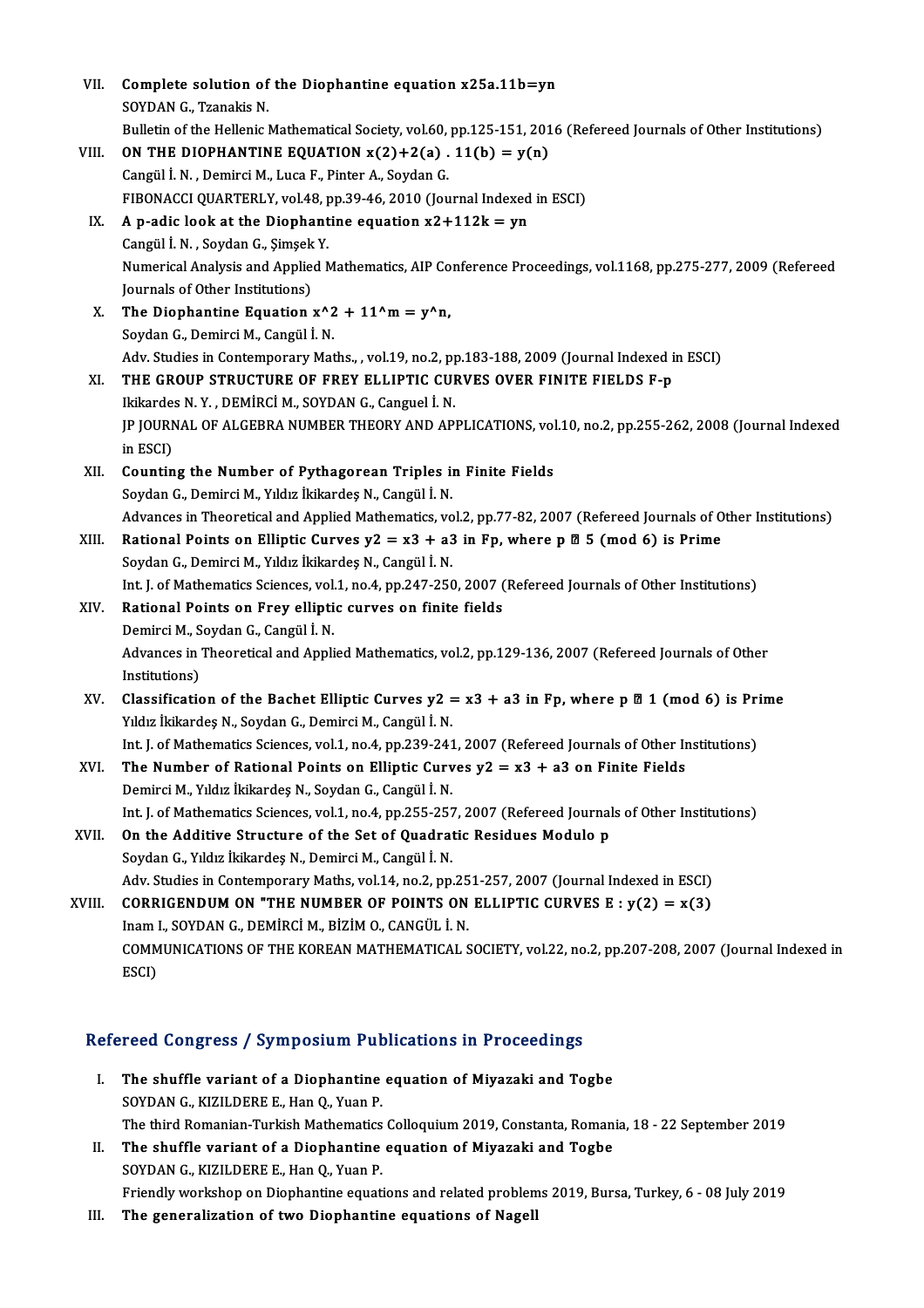KIZILDEREE.,SOYDANG.,BaiH.,YuanP. XIZILDERE E., SOYDAN G., Bai H., Yuan P.<br>31 st Journees Arithmetiques, İstanbul, Turkey, 1 - 05 July 2019<br>A note en the ternary nurely expenential Dienbentine es IV. A note on the ternary purely exponential Diophantine equation  $AxBy=Cz$  with  $AB=C2$ <br>SOYDAN G., KIZILDERE E., Le M. 31 st Journees Arithmetiques, İs<br>A note on the ternary purely<br>SOYDAN G., KIZILDERE E., Le M.<br>Eriondly werkeben en Dienbent Friendly workshop on Diophantine equations and related problems 2019, Bursa, Turkey, 6 - 08 July 2019 SOYDAN G., KIZILDERE E., Le M.<br>Friendly workshop on Diophantine equations and related proble:<br>V. Rational sequences on different models of elliptic curves<br>SOVDAN C. Colik C. S. Sadok M. SOYDAN G., Çelik G. S., Sadek M.<br>31 st Journees Arithmetiques, İstanbul, Turkey, 1 - 05 July 2019 Rational sequences on different models of elliptic curves<br>SOYDAN G., Çelik G. S. , Sadek M.<br>31 st Journees Arithmetiques, İstanbul, Turkey, 1 - 05 July 2019<br>On the expenential Diephentine equation (Enm2 1)x(p(x SOYDAN G., Çelik G. S. , Sadek M.<br>31 st Journees Arithmetiques, İstanbul, Turkey, 1 - 05 July 2019<br>VI. On the exponential Diophantine equation (5pm2-1)x(p(p-5)m21)y=(pm)z<br>SOYDAN G. KIZU DERE E 31 st Journees Arithmetiq<br>On the exponential Dio<br>SOYDAN G., KIZILDERE E.<br>Conference on Diophanti Conference on Diophantine m-tuples and Related Problems-II, Michigan, United States Of America, 15 - 17 October 2018 SOYDAN G., KIZILDERE E. Conference on Diophantine m-tuples and Related Problems-II, Michigan, United St<br>2018<br>VII. On the exponential Diophantine equation  $((b1)m21)x(bm2-1)y=(cm)z$ ,<br>SOVDAN C, KIZU DERE E 2018<br>On the exponential Dio<br>SOYDAN G., KIZILDERE E.<br>Conference on Diophentis Conference on Diophantine m-tuples and Related Problems-II, Michigan, United States Of America, 15 - 17 October 2018 SOYDAN G., KIZILDERE E. Conference on Diophantine m-tuples and Related Problems-II, Mic<br>2018<br>VIII. Elliptic curves containing sequences of consecutive cubes,<br>SOVDAN C Collic C S 2018<br>Elliptic curves cont<br>SOYDAN G., Çelik G. S.<br>2 nd International Cor 2 nd InternationalConference onPure andAppliedMathematics,Van,Turkey,11 -13 September 2018 SOYDAN G., Çelik G. S.<br>2 nd International Conference on Pure and Applied Mathematics, IX.<br>IX. Elliptic curves containing sequences of consecutive cubes 2 nd International Con<br>Elliptic curves conta<br>Çelik G. S. , SOYDAN G.<br>Modular Forms and L Celik G. S., SOYDAN G.<br>Modular Forms and Langlands Functoriality, Bilecik, Turkey, 11 - 12 May 2018 Celik G. S., SOYDAN G.<br>Modular Forms and Langlands Functoriality, Bilecik, Turkey, 11 - 12 N<br>X. On the solutions of a Diophantine equation with power sums<br>horgros a Bink J. Sayse G. SOYDAN G. Modular Forms and Langlands Functo<br>**On the solutions of a Diophantine**<br>berczes a., Pink I., Savaş G., SOYDAN G.<br>20 th Journées Arithmétiques Cean Ex 30 the solutions of a Diophantine equation with powe<br>berczes a., Pink I., Savaş G., SOYDAN G.<br>30 th Journées Arithmétiques, Caen, France, 3 - 07 July 2017<br>Kuwyat Tanlamlary Tininde Bir Dianbant Danklamin Gö berczes a., Pink I., Savaş G., SOYDAN G.<br>30 th Journées Arithmétiques, Caen, France, 3 - 07 July 2017<br>XI. Kuvvet Toplamları Tipinde Bir Diophant Denklemin Çözümleri Üzerine<br>bergges a. Bink L. Savas G. SOYDAN G. 30 th Journées Arithmétiques, Caen, Fr<br>**Kuvvet Toplamları Tipinde Bir Dio**<br>berczes a., Pink I., Savaş G., SOYDAN G.<br>12 nei Ankere Metemetik Günleri, Anke Kuvvet Toplamları Tipinde Bir Diophant Denklemin Çözümler<br>berczes a., Pink I., Savaş G., SOYDAN G.<br>12 nci Ankara Matematik Günleri, Ankara, Turkey, 25 - 26 May 2017<br>On the Diephantine equation (y. 1)k (y. 2)k. (k)k=yn berczes a., Pink I., Savaş G., SOYDAN G.<br>12 nci Ankara Matematik Günleri, Ankara, Turkey, 25 - 26 Ma<br>XII. On the Diophantine equation (x 1)k (x 2)k...(lx)k=yn<br>SOYDAN C 12 nci Anka<br>**On the Dic**<br>SOYDAN G.<br>Journees At SOYDAN G.<br>Journees Arithmetique 2015, Debrecen, Hungary, 6 - 10 July 2015, vol.1 SOYDAN G.<br>Journees Arithmetique 2015, Debrecen, Hungary, 6 - 10 July 2015,<br>XIII. Bazı genelleştirilmiş Lebesgue Nagell denklemleri üzerine<br>SOYDAN G. zbub J.A.M Journees Arithmetique 2<br>Bazı genelleştirilmiş L<br>SOYDAN G., zhu h., Le M.<br>7 nsi Ankare Matematik ( Bazı genelleştirilmiş Lebesgue Nagell denklemleri üzerine<br>SOYDAN G., zhu h., Le M.<br>7 nci Ankara Matematik Günleri, Ankara, Turkey, 31 May - 01 June 2012, vol.1, pp.37-38<br>On the Solutions of Some Specific Eupenential Diephe SOYDAN G., zhu h., Le M.<br>7 nci Ankara Matematik Günleri, Ankara, Turkey, 31 May - 01 June 2012, vol.1, p<br>XIV. On the Solutions of Some Specific Exponential Diophantine Equations<br>Sordan G. Cangül I. N. Dominai M 7 nci Ankara Matematik Günleri, Ar<br>**On the Solutions of Some Spec**<br>Soydan G., Cangül İ.N. , Demirci M. On the Solutions of Some Specific Exponential Diophantine Equations<br>Soydan G., Cangül İ. N., Demirci M.<br>International Congress of Mathematicians, , Abohar, India, 19 August 2010, pp.1-11 Soydan G., Cangül İ. N. , Demirci M.<br>International Congress of Mathematicians, , Abohar, India, 19 August .<br>XV. Congruence Subgroups of Modular Group and Hecke Groups<br>Demirci M. Sovdan C. Özgür B. Cangül İ. N. International Congress of Mathematicians, ,<br>Congruence Subgroups of Modular Green<br>Demirci M., Soydan G., Özgür B., Cangül İ. N.<br>22rd International Conference of the Jangie Congruence Subgroups of Modular Group and Hecke Groups<br>Demirci M., Soydan G., Özgür B., Cangül İ. N.<br>23rd International Conference of the Jangjeon Mathematical Society, Ahvaz, Iran, 07 February 2010, pp.1-6<br>On some resent Demirci M., Soydan G., Özgür B., Cangül İ. N.<br>23rd International Conference of the Jangjeon Mathematical Society, Ahvaz, Iran<br>XVI. On some recent results concerning exponential Diophantine equations<br>Cangül İ. N., Soydan G. 23rd International Conference of the<br>**On some recent results concer**<br>Cangül İ.N., Soydan G., Demirci M.<br>The 22nd International Conference On some recent results concerning exponential Diophantine equations<br>Cangül İ. N. , Soydan G., Demirci M.<br>The 22nd International Conference of Jangjeon Mathematical Society, Karnataka, India, 13 August 2009, pp.1-9<br>On A Dio Cangül İ. N. , Soydan G., Demirci<br>The 22nd International Confere<br>XVII. **On A Diophantine Equation,** The 22nd International Conference of Jangjeon Mathe<br>On A Diophantine Equation,<br>Soydan G., Cangül İ.N. , Demirci M., Yıldız İkikardeş N.<br>Antalya Alsabra Dava Y.L Antalya Turkay 19 May 200 On A Diophantine Equation,<br>Soydan G., Cangül İ. N. , Demirci M., Yıldız İkikardeş N.<br>Antalya Algebra Days XI, Antalya, Turkey, 19 May 2009, pp.38 XVIII. On Exponential Diophantine Equations I Antalya Algebra Days XI, Antalya, Turkey, 19 May 20<br>**On Exponential Diophantine Equations I**<br>Soydan G., Cangül İ.N. , Demirci M., İnam İ., Pinter A.<br>University Essen Institute für Eunerimentelle Mather University Essen Institute für Experimentelle Mathematik, Forschungsseminar Wintersemester, , Essen, Germany,<br>21 January 2009, pp.1-10 Soydan G., Cangül İ. N. , De<br>University Essen Institute<br>21 January 2009, pp.1-10<br>A. n. adia Look at the Di XIX. A p-adic Look at the Diophantine Equation  $x(2)+11(2k) = yn$